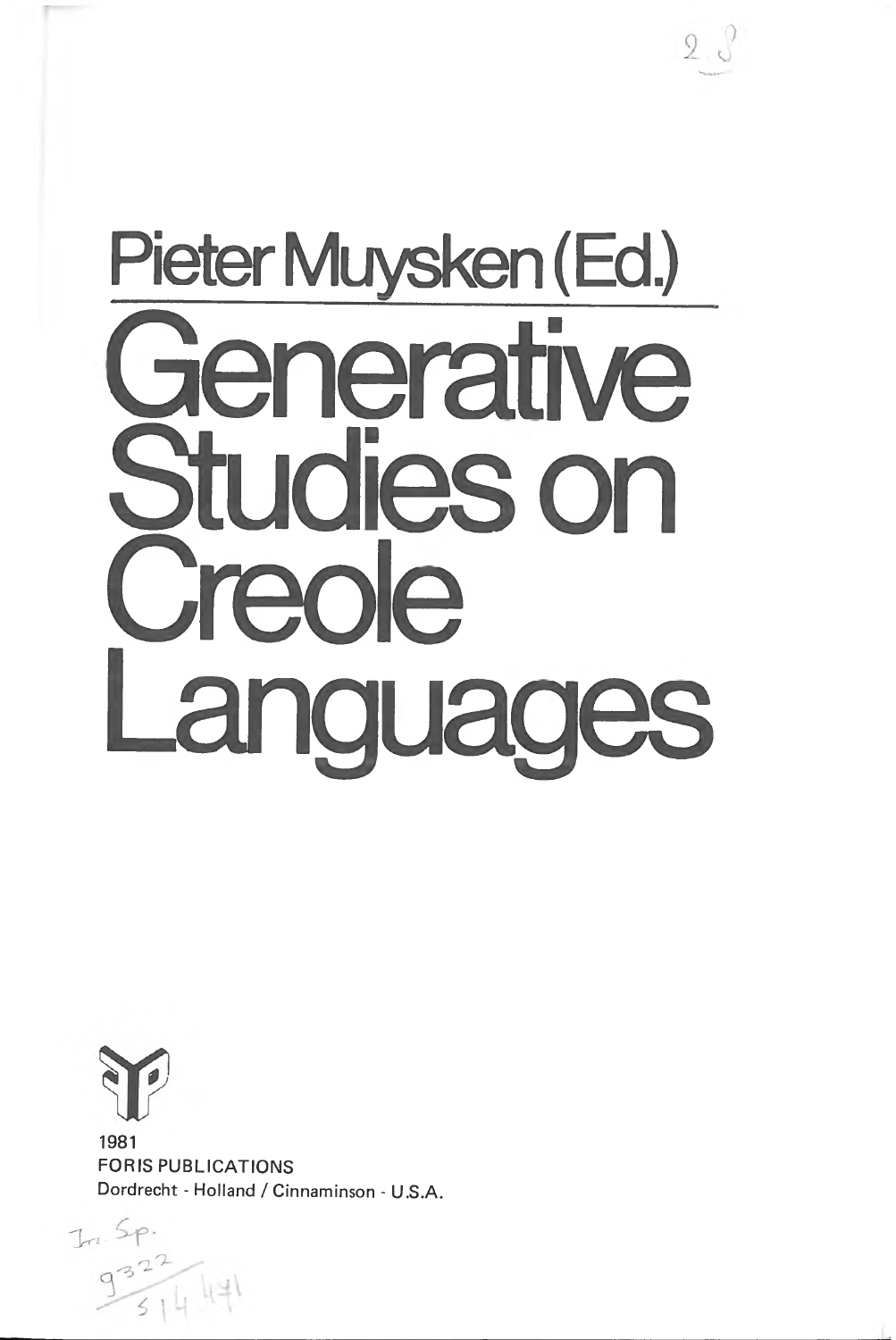## Introduction

This volume brings together a number of studies which try to cope with data from Creole (and in a few cases, Pidgin) languages from a generative point of view. As such its aim is two-fold: to interest scholars and students working on Pidgin and Creole languages in recent work in generative linguistics; and to interest people who have been part of the mainstream of generative linguistics in new types of insights which can emerge from the study of Pidgin and Creole languages as evolving and dynamic systems.

Many serious scholars specialized in Pidgin and Creole linguistics have considered the generative paradigm to be hopelessly inadequate, for two reasons. Not only did they consider that artificial rigidity and uniformity were imposed on complex and variable data (as several critics have charged with regard to Beryl Bailey's 1966 generative grammar of Jamaican basilect), but also that structures directly imported from English were imposed on languages which diverge markedly from the European mold (see Roberts, 1975).

Most generativeists, on the other hand, have shied away from Pidgin and Creole languages because of the variability hinted at or described in the literature. This situation may be changing somewhat as generative theory is becoming more focussed on intra- and interlinguistic variation.

The resulting relative independence of the study of Pidgins and Creoles from the generative paradigm has led to a number of refreshing insights into the complexity of Creole grammatical phenomena. On the other hand, we find that their analysis has remained relatively shallow, in spite of a feverish interest in the field over the last ten years or so. In contrast, the contribution of Pidgin and Creole linguistics to various brances of sociolinguistics, particularly variation theory, has been considerable and profound.

This volume originated under the conviction that the study of Pidgin and Creole languages constitutes an important part of the research program of generative grammar for three reasons, which merit some discussion here.

First, an analysis of the stages through which a Pidgin develops into a native language, a Creole, can give us insights into the minimal require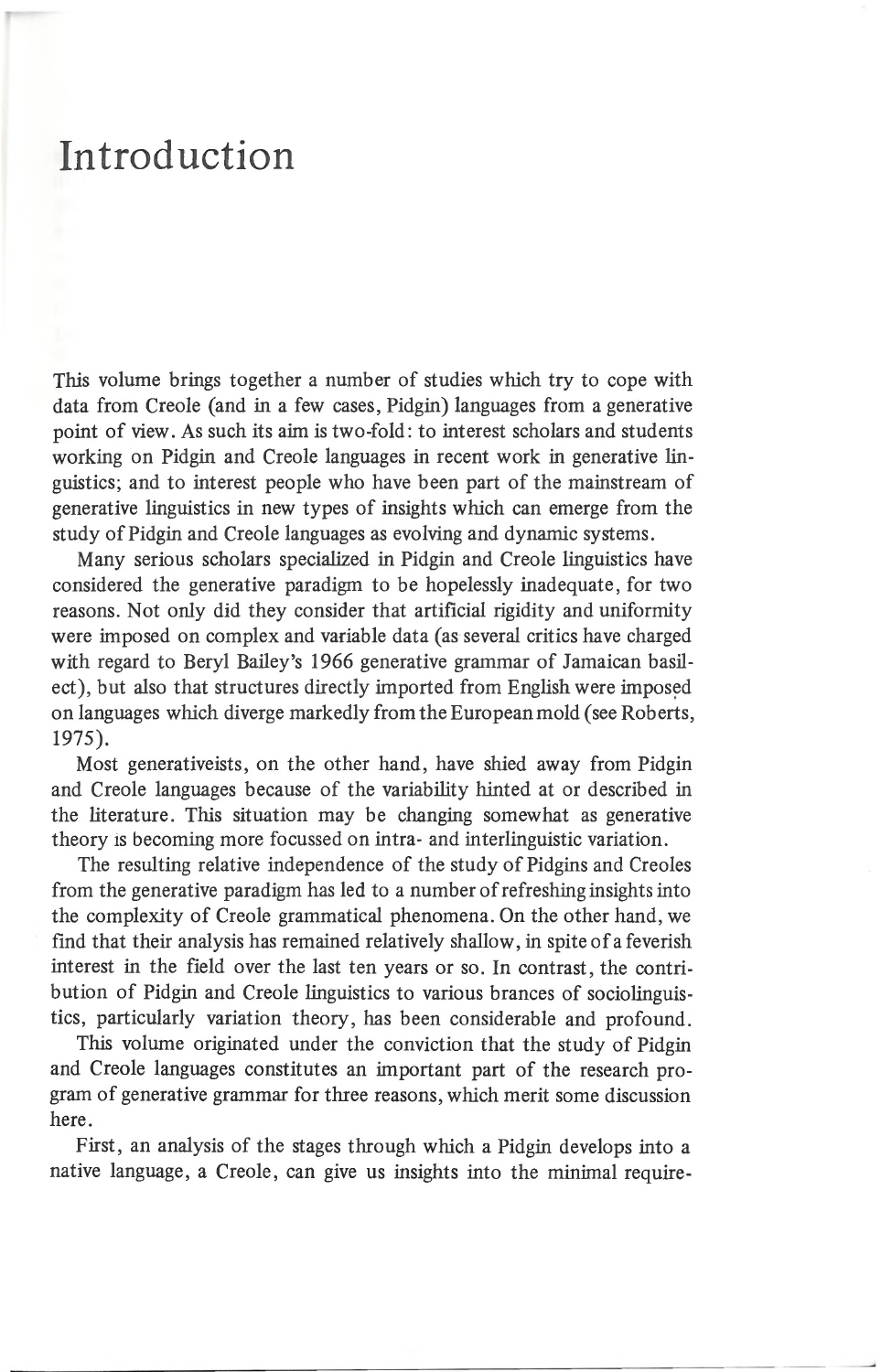ments for natural languages. Within the generative paradigm the process of creolization is seen in mentalistic terms. Systems of communication which have had a parasitic and grammatically peripheral status as Pidgins or other secondary uses, acquire native speakers. This means that they will have to adapt so as to be definable by the language acquisition device (cf. Naro, 1973). No matter what the Pidgin ancestor was like, the Creole will have to be learnable by the child. Since within the generative paradigm language acquisition is seen as an interaction between imperfect data input and a complex set of hypotheses on the part of the child, the process of creolization can give us direct insight into what kinds of hypotheses the child will formulate.

An alternative view of minimal adequacy conditions on natural languages appears in Labov (1971) and Sankoff & Laberge (1973). These articles are the beginning of a series of papers within a functionalist paradigm, and have in common that they focus on the position of natural languages within the speech community, and their adequacy as systems of daily communication. This paradigm, which has centered on data from Tok Pisin, has stressed two points:

- (a) There is no sudden break or qualitative jump between the Pidgin (non-native) and Creole (native) variaties of Tok Pisin, but rather an increase in complexity as the Pidgin develops.
- (b) The differences which do occur are mostly stylistic, having to do with the amount of variability the system allows (Labov) or the amount of redundancy of the system (Sankoff & Laberge).

It is not clear to what extent the generative and the functionalist research paradigms are in conflict. The type of conditions on learnability formulated in generative grammar are of necessity quite abstract. Furthermore, it is not obvious that structural conditions on natural languages are necessarily distinct from functional ones. To give but one example, the emergence of *ia* bracketed relative clauses in Tok Pisin:

$$
[\text{NP } ia \ [s \ \ldots \ldots \ldots \ldots \ldots \ldots \ldots \ldots]
$$

Sankoff & Brown argue that this construction is due to the specific discourse function of foregrounding in relative clauses (1976). On the other hand, one could claim that this development shows the generality of aa simple X' expansion rule as:

 $X''$   $\rightarrow$   $X''$  *ia* 

where X ranges over N and V. The fact that Tok Pisin relative clauses are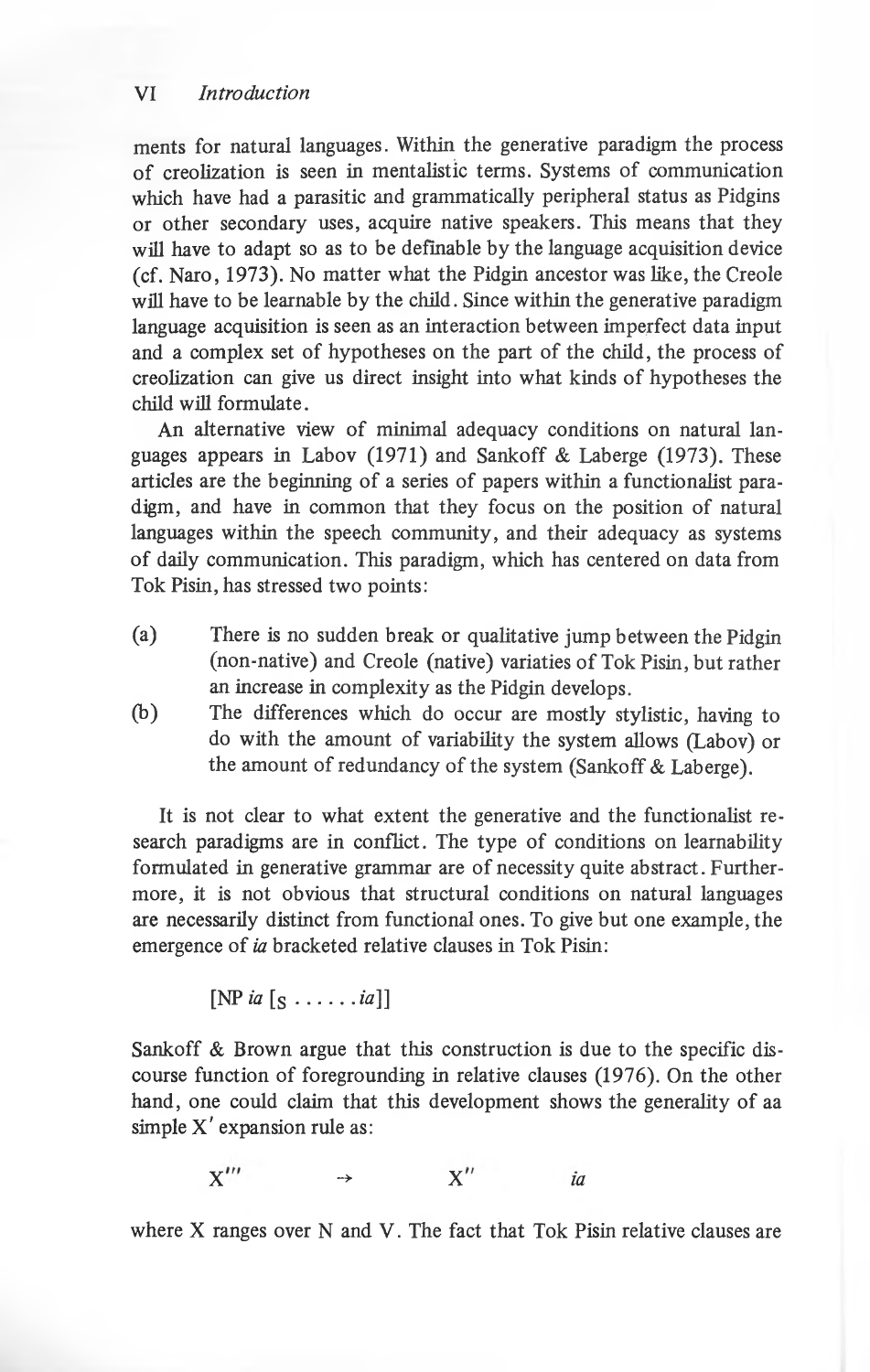#### *Introduction* VII

optionally bracketed by two *ia's* would then be relevant from the point of view of discourse, but from the point of view of the syntax, relativization results from the interaction of several independent processes, among them the generation of X" determiners.

A second contribution the study of Pidgin and Creole languages can make to the generative research program is in the domain of a theory of markedness. While most earlier theorizing on this point had assumed that Pidgins, given their reduced nature, represented unmarked systems, this idea is not tenable, and Bickerton (1975) launched the idea that Creole systems represent the unmarked case. If we believe that grammatical markedness develops in languages through lexical accretion, borrowing, the influence of factors of ease of speech perception and production, etc., then it is plausible that 'young languages', such as recently emerged Creoles, represent the unmarked case. This idea is also problematic, however, in that Creoles can also be said to be 'mixed' languages, that is, they emerged in a multilingual contact situation. A case in point is verb serialization (cf. Schachter, 1974). While typologically one might distinguish between prepositional (or postpositional) languages and serializing languages, several Creole languages, e.g. Sranan Tongo, show both systems. For this reason, the idea that Creole languages constitute the unmarked case should be treated with caution; nonetheless, it can be a fruitful research strategy.

The third contribution is in the field of variation. Many Creole languages have as oppressed languages undergone the influence of dominant languages spoken in the same area, but what makes the case of Creoles special is that these languages are often lexically closely related to the Creole in question. The result is that we find very complex speech communities, where a continuum of varieties is spoken ranging from the original Creole to a colonial standard. An example is Jamaica, but there are many more such cases (cf. DeCamp, 1971). The extreme variability which goes far beyond the lexical and the phonological, even in the range of speech styles of individual speakers, poses particular problems for generative grammar. Even if it were possible to abstract away from the variability with individual speakers, and focus on one single system, as Bailey tried to do in the case of Jamaican, how then can we relate the various individual systems to each other? Rather than claiming that the generative paradigm is inadequate, models can be developed which are plausible from the point of view of grammar as well as accounting for the variability in the data.

In this volume the articles of Glenn Akers, Peter Muhlhausler, Bill Washabaugh, Ellen Woolford, Hilda Koopman & Claire Lefebvre attempt to show how grammars vary and change, by providing and analyzing data from different historical and developmental stages of a number of languages.